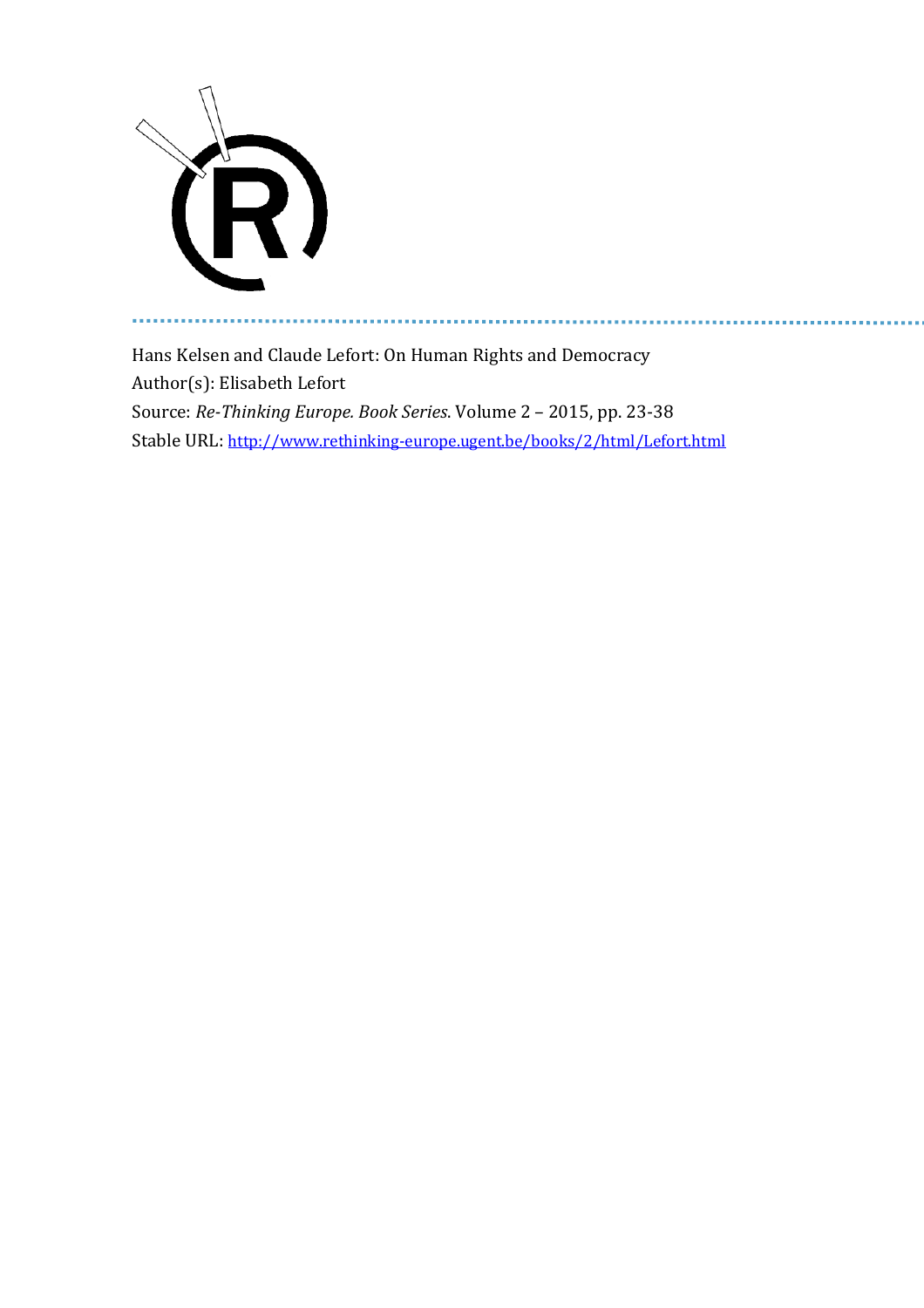# **Hans Kelsen and Claude Lefort: On Human Rights and Democracy**

## Elisabeth Lefort

Université du Luxembourg [elisabeth.lefort@uni.lu](mailto:elisabeth.lefort@uni.lu)

## **Introduction**

### *1. An unusual title and an unlikely comparison*

The history of philosophy is undoubtedly full of authors and writings that one can study in order to deal with the problematic articulation between the Universalist discourses and the concept (or experience) of Otherness. Given this fullness of choices, this paper's title might seem awkward since neither Hans Kelsen's writings nor Claude Lefort's works appear *at first sight* to deliver thoughts on these themes.

Indeed, Hans Kelsen (1881-1973) is one of the most significant European legal thinkers of the mid-twentieth century. Surely, one is familiar with the author's major work, the *Pure Theory of Law*. In this emblematic book, and in more than four hundred writings, one finds the expression of the same idea: Kelsen's lifetime work is in fact an effort to build a *scientific* knowledge of law. This perspective is based on a particular neo-Kantian epistemology<sup>1</sup> of human cognition: because men can only build a scientific knowledge with empirical facts as raw material, they cannot access an absolute concept of justice. Therefore, the scientific effort to *know* the essence of law is correlated with a strong rejection of Natural Law. According to Kelsen, the Natural Law doctrine is nonscientific *by definition* since it pretends to detain an absolute concept of justice; in other words, it oversteps what the *Pure Theory* considers to be the limits of human cognition. This radical opposition to Natural Law theories in the name of science is a strong claim that one can find haunting the whole work of Kelsen.

On the other hand, Claude Lefort (1924-2010) is a contemporary French political philosopher known for his conception of Democracy as an "empty place", and for his

23

We use as much as possible the English translations available. For this reason, we also indicate the original references used with the help of the following abbreviation: "OV". The reader will find a complete list of the original texts and their translations at the end of the paper.

<sup>1</sup> On this particular topic, see: Merle, J.-Ch., "La conception du droit de Hermann Cohen et de Hans Kelsen", *Revue germanique internationale*, 6,<http://rgi.revues.org/1095> and Wilson, H., "Is Kelsen really a Kantian?", in: Tur, R. & Twining, W., (eds.) *Essays on Kelsen*, Oxford: Oxford University Press, 1986, pp. 37-64.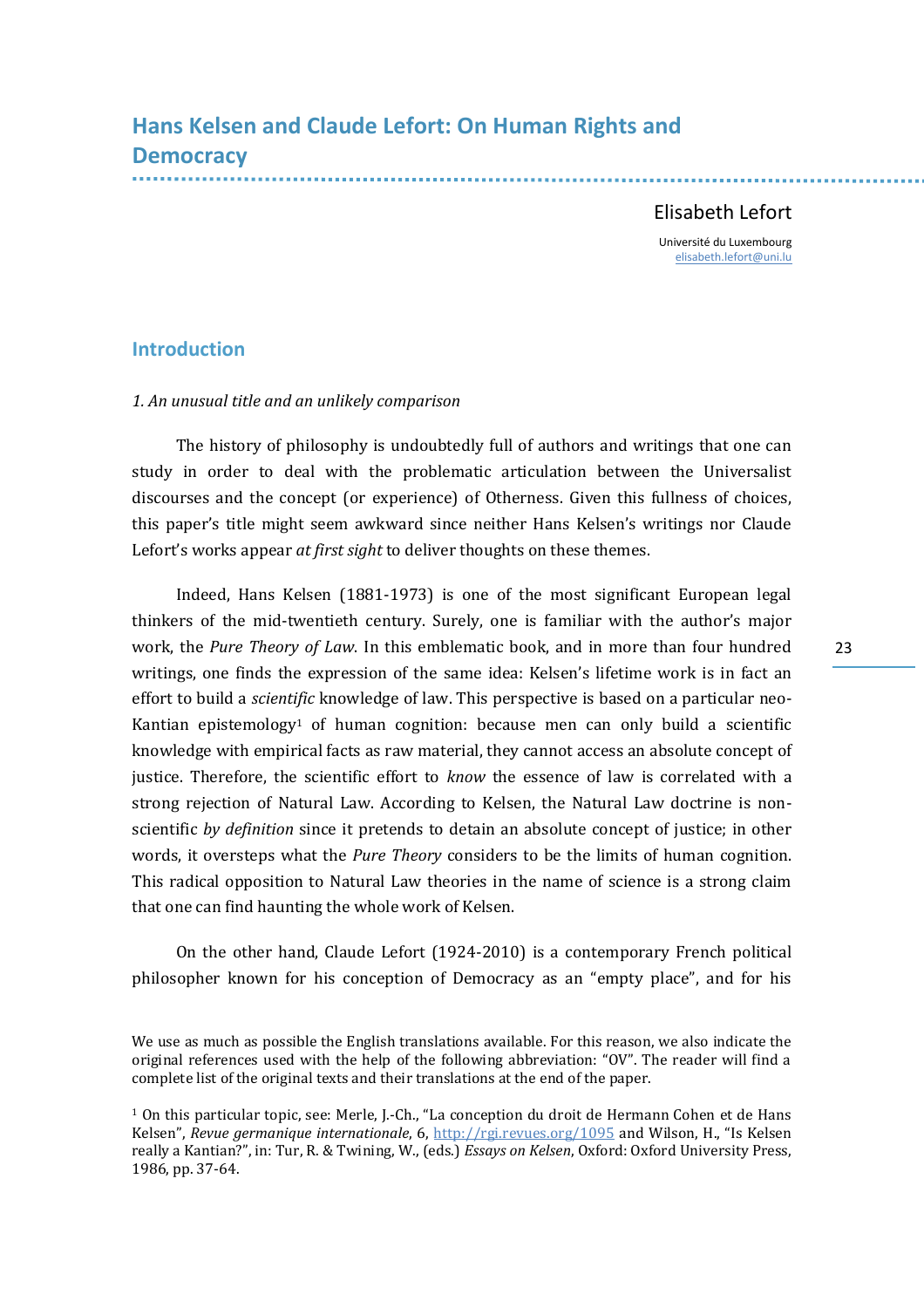denunciation of totalitarianisms2. Lefort's work focuses on these political forms because, according to him, they are not political regimes but a way used by people to live in the Modern Era3. From this perspective, the modern political world is considered and defined as something in movement, dynamic, and always changing – in short: modern societies are a new way of both doing and thinking the political. This claim makes sense if one considers Lefort's view on the Modern Era itself: it is the point of history where men are experiencing a new world, a world where the ultimate markers of certainty have been dissolved4. This new *Weltanschauung*, this unique worldview leaves men with an alternative: either they choose to assume this unsettling radical indeterminacy, or they choose to annihilate it. The first choice is precisely what Democracy is: it is the choice to assume together that every decision taken will be questioned and that nothing can be settled once and for all. The second choice, on the contrary, is that of Totalitarianism. It is the refusal of the constant questioning implied by Modernity: in this framework, people refer to a symbolic pole that will be in charge of indicating what is good and what is not, what is just and what is unjust, etc. In other words, they try to annihilate the uninterrupted questioning correlated with their modern conditions, by hiding it behind a symbolic pole of power that seems to be stable.

These short introductions to Hans Kelsen and Claude Lefort might force one to assume that a comparative reading of the two authors will be, not only out of focus regarding the theme illustrated earlier – the interrelation between Universalist discourses and the concept of Otherness – but also inconsistent. Furthermore, nothing seems to link them to one another considering they were not contemporaries and not even compatriots.

<sup>2</sup> See Flynn, B., *The Philosophy of Claude Lefort, Interpreting the Political*, Evanston, Illinois: Northwestern University Press, 2005, p. XXI: "Arguably Lefort is one of the few political philosophers, together with Hannah Arendt, Raymond Aron, and a small number of others, who have elaborated a plausible interpretation of the totalitarian phenomenon."

<sup>3</sup> See Lefort, C., "Three notes on Leo Strauss" in *Writing, the political test*, (D. Ames ; Trans.), Durham, NC: Duke University Press, 2000, p.200 : "Let anyone who doubts that [the fact that Democracy cannot be reduced to its institutions] simply observe how difficult it is, for a people accustomed to live under a despotic regime, to regain the will to be free. A change of institutions does not suffice to achieve it." (OV: Lefort, C., "Trois notes sur Leo Strauss", in *Ecrire, A l'épreuve du politique*, Paris: Calmann Lévy, 1992, p.296). In other words, according to Lefort, Democracy is not merely defined by democratic institutions.

<sup>4</sup> See Lefort, C., "The Image of the Body and Totalitarianism" in *The Political Forms of Modern Society. Bureaucracy, Democracy, Totalitarianism.* (A. Sheridan; Trans.), Cambridge, Massachusetts: MIT Press, 1986, pp. 292-319, pp.303-304 : "Democracy inaugurates the experience of an ungraspable, uncontrollable society in which the people will be said to be sovereign, of course, but whose identity will constantly be open to question, whose identity will remain latent." (OV: Lefort, C., "L'image du corps et le totalitarisme", in *L'invention démocratique*, Paris: Fayard, (1981) 1994, pp.172-173).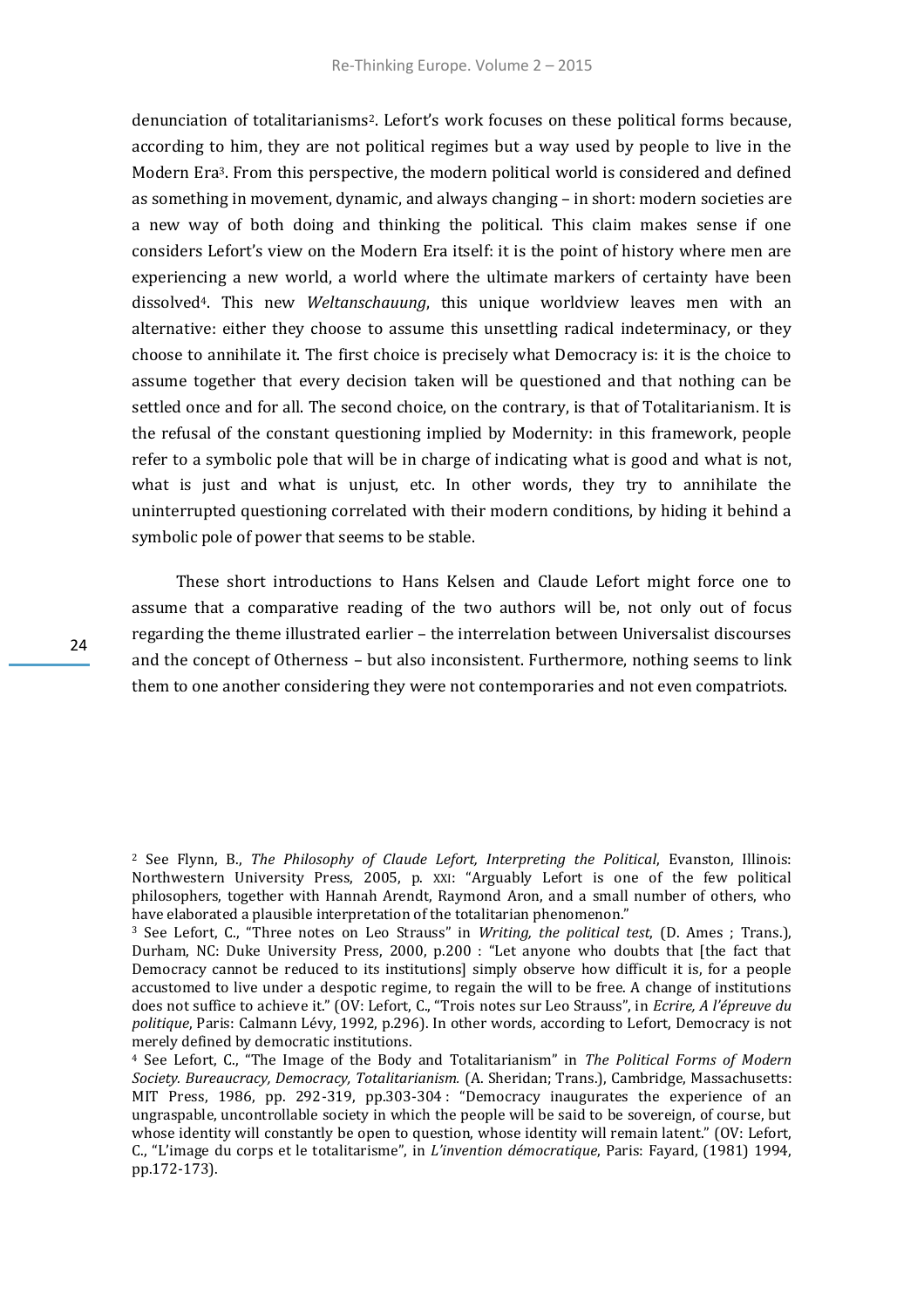#### *2. The possibility of a comparative reading*

Nevertheless, this paper would like to open the door to such a comparative reading. The first reason that seems to justify such a gesture is Leo Strauss: although there has never been a direct discussion connecting Kelsen and Lefort, Strauss seems to be able to bridge their respective works. Indeed, *Natural Right and History* – probably Strauss's most famous work<sup>5</sup> – is a more or less direct criticism of Kelsen's legal positivism<sup>6</sup>. Strauss's criticism of modern social sciences is quite well known: in his view, they are a poisoned fruit since they directly lead men to nihilism7. What he in fact denounces is the moral relativism that these sciences defend and postulate as the only legitimate rational option for men. In this framework, one can understand why, according to Strauss, the Kelsenian legal positivism and its rejection of Natural Law constitute a perfect example of modern moral relativism.

Moreover, Lefort reads Strauss's work with admiration and considers him to be "one of the most penetrating thinkers of our time (…)"8. But despite his sympathy for Strauss, and although he agrees that relativism can potentially lead to nihilism, Lefort does not completely adopt Strauss's rejection of moral relativism. On reflection, he contends, moral relativism can appear to be more than merely a modern inconsistency; it can also be interpreted as the consequence of modernity's ultimate indeterminacy. Therefore, it appears to be both the result and the condition of Modern Democracy.

<sup>5</sup> See Smith, B. S., "Leo Strauss, the Outlines of a Life" in: Smith, S. B. (ed.) *The Cambridge Companion to Leo Strauss*., Cambridge: Cambridge University Press, 2009, p.32 : "*Natural Right and History* remains even today Strauss's most widely read book."

<sup>6</sup> See Strauss, L., *Natural Right and History*, Chicago: Chicago University Press, (1953) 1965, p. 4 fn. 2. I quote at length: "The assertion that there exists no legal order [*Rechtsordnung*] in despotic regimes, but instead the arbitrariness [*Willkür*] of the despot, is entirely senseless… since a State ruled in a despotic way, also constitutes a certain regulation [*Ordnung*] of human behaviors… This regulation is precisely the legal order. Denying its legal character is only natural law's naïveté or arrogance… What is interpreted as arbitrary is simply the despot's legal possibility of making every decision himself, of determining in an unconditional way the actions of subsidiary bodies, and of modifying or repealing at any time the general or even only the particular validity [*Geltung*] of established norms. Such a state is a legal state [*Rechtszustand*], even if it is judged as harmful. It also has positive aspects. The not so unusual call for dictatorship in modern states of law clearly demonstrates this." Since Strauss directly quotes Kelsen in German, I use and complete David Novak's translation here. See Novak, D., "Haunted by the Ghost of Weimar: Leo Strauss' Critique of Hans Kelsen" in: Kaplan, L. V., & Koshar, R., (eds.) *The Weimar Moment: Liberalism, Political Theology, and Law*, Lanham, Maryland: Lexington Books, 2012, p.395.

<sup>7</sup> See Strauss, L., *Natural Right and History*, p. 3: "The contemporary rejection of natural right leads to nihilism – nay it is identical with nihilism."

<sup>8</sup> Lefort, C., "Politics and Human Rights", in: *The Political Forms of Modern Society*, pp. 239-282, p.239. (OV: Lefort, C., "Droits de l'homme et politique", in : *L'invention démocratique*, p.45). See also: Lefort, C., "La dissolution des repères et l'enjeu démocratique" in : *Le Temps Présent. Ecrits de 1945- 2005*, Paris: Belin, (1986) 2007, p. 551, where he states that Strauss is one of the rare contemporary philosopher who tries to build a political philosophy. Claudia Hilb gives a study of Lefort's reading of Strauss in her article: "Claude Lefort as Reader of Leo Strauss", in: Plot, M. (ed.) *Claude Lefort: Thinker of the Political*, New York: Palgrave Macmillan, 2013, pp.71-86.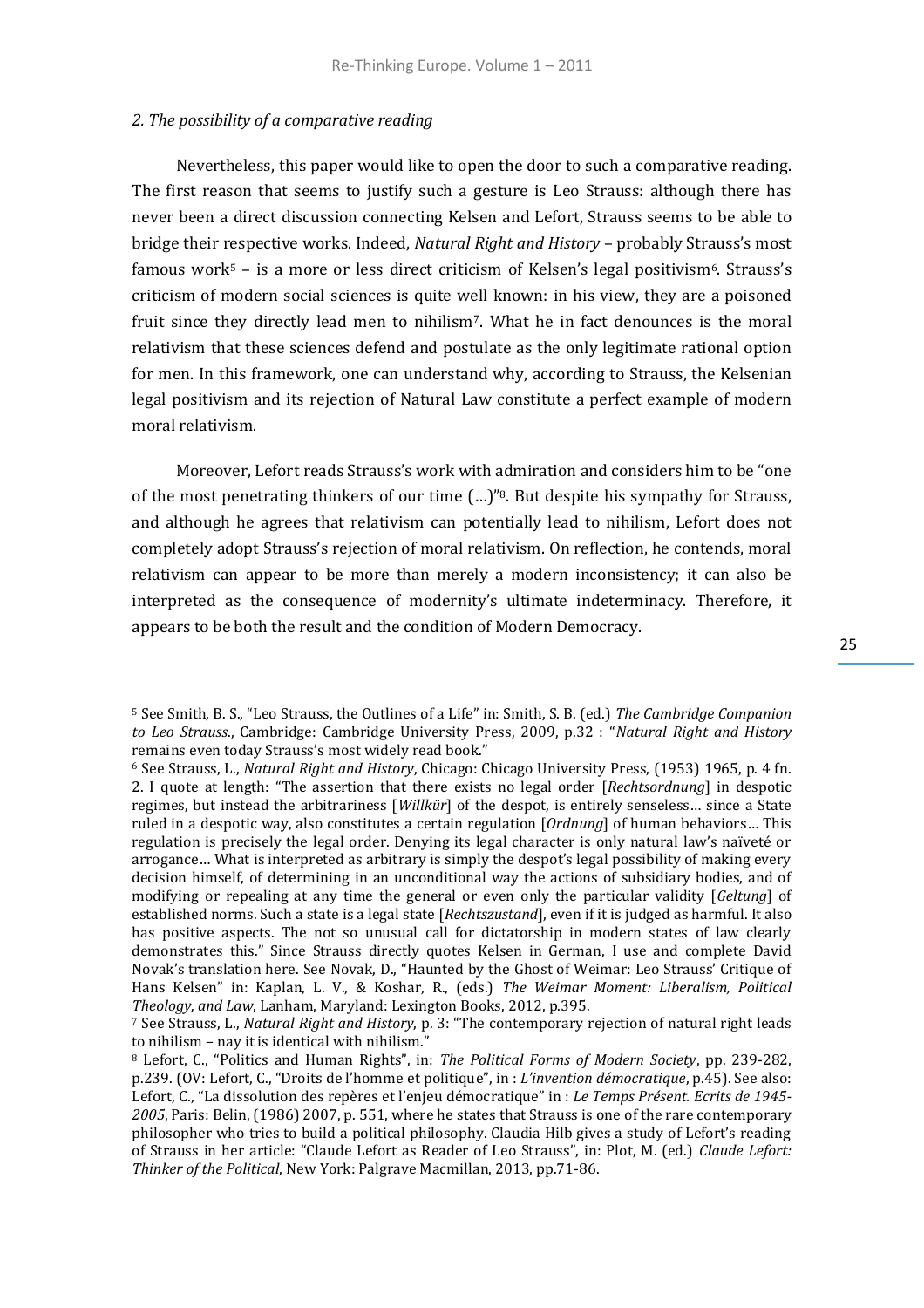If one takes a closer look at Lefort's definition of Modern Democracy, one sees not only the possibility of a comparative reading with Hans Kelsen, but also the possibility of articulating the link between Universalist discourses and the concept of Otherness: this constitutes the second reason justifying the comparative reading this paper aims to achieve. Indeed, according to Lefort, Modern Era is the time defined by the discovery of Otherness. In other words, the awareness of Otherness emerges within Modern Democracy. In this sense, the moral relativism defended by modern social sciences – or, as the paper will show, one might also say the rejection that modern social sciences make of universalist discourses – can be read as a direct effect of the entry of Otherness in people's *Weltanschauung*. This specific attempt to capture the essence of Modernity as the particular emergence of the Otherness allows one to read Kelsen and Lefort together.

The main idea here is to determine whether Lefort's interpretation of Modernity can be applied to the Kelsenian relativistic axiology. If such a comparison works, then it will not only give credit to Lefort's claim that the discourses produced by modern social sciences are in fact motivated by and based on the discovery of Otherness, but it will also "rehabilitate" Kelsen's moral relativism<sup>9</sup>. The latter could then be perceived not as inconsistent, but as an example of how a scholar tried to deal with modernity's radical indeterminacy. Furthermore, this comparative reading could also leave room for a new interpretation of Kelsen's moral relativism as compatible with a particular concept of Human Rights, namely the modern one. In short, the main goal of this paper is to raise the question concerning whether it is possible to combine the awareness of Otherness – i.e. a rejection of Universalist discourses – with a form or concept of human universality. The ambition here is not to answer, but only to raise this question, animated by the conviction that:

"Genuine knowledge of a fundamental question, thorough understanding of it, is better than blindness to it, or indifference to it  $(...)$ "<sup>10</sup>

## *3. Plan*

In order to raise the question of a potential compatibility between the awareness of Otherness on the one hand, and a form of universality on the other, some hypotheses should first be formulated and defined.

<sup>&</sup>lt;sup>9</sup> Rehabilitation seems an appropriate gesture since only few scholars consider the moral relativism defended by Kelsen to be more than an inconsistency. See for instance: Paulson, S. L., "On the Puzzle Surrounding Hans Kelsen's Basic Norm", *Ratio Juris*, 13 (3), 2000, p. 293, who considers that, in order to defend his separation thesis (between law and morals), Kelsen is not offering arguments but only "a crass and vulgar moral relativism".

<sup>10</sup> Strauss, L., "What is political philosophy?" in *Journals of Politics* (19), 3, 1957, p.344.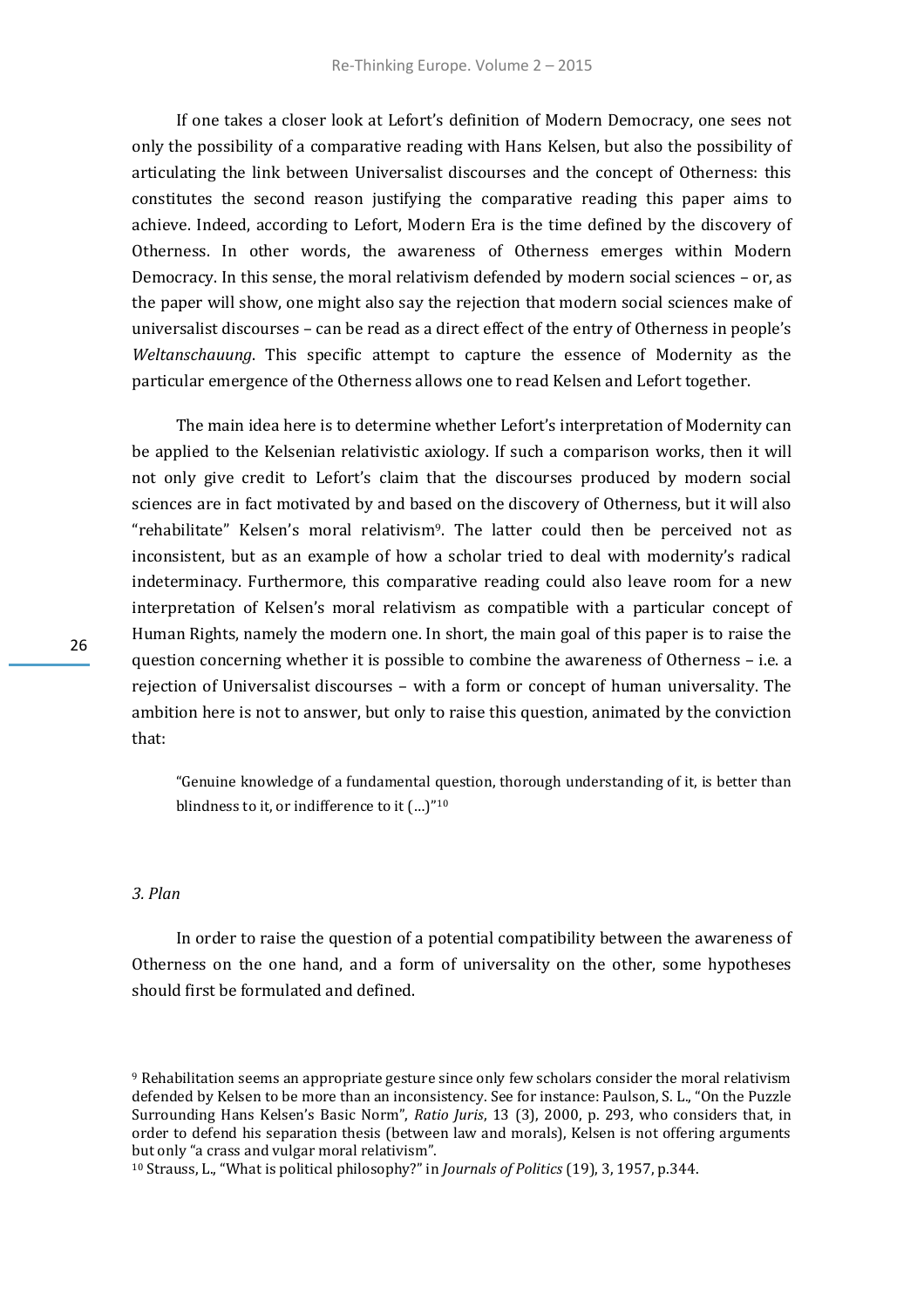1) How does moral relativism equate to the rejection of universal discourses?

2) Consequently, how can this rejection be understood as a result of Modernity?

3) How can Modernity be understood as recognition of Otherness?

The current paper will attempt to outline some answers to these questions based on four main texts.

Firstly, in order to explicate the main lines of the Kelsenian relativistic axiology it seems crucial to consider his second edition of the *Pure Theory of Law*11, since one can find within it the grounds for a limitation of human cognition. His Farewell Lecture, "What is justice?"12, is also relevant to this theme since in it he claims that the human world is a world of relative and conflicting values. The combination of these two ideas leads to the rejection of Universalist discourses – identified with the ones of Natural Law theories – in the name of science.

Secondly, three of Lefort's articles seem to be relevant. The first, "The Image of the Body and Totalitarianism", enables us to understand his symbolic political philosophy, and more importantly, to introduce his definition of Modernity. "Dissolution of Marks and Democratic Challenge"<sup>13</sup> focuses more on the concept of moral relativism, whilst interpreting it as a consistent reaction to modern indeterminacy. Finally, "Politics and Human Rights" offers a restricted concept of Human Rights, reminiscent of Hannah Arendt's views14, namely that human rights mean *the rights to have rights.*

<sup>11</sup> Kelsen, H., *Pure Theory of Law*. (M. Knight; Trans.) New Jersey: The Lawbook Exchange LTD, (1967) 2008. (OV: *Reine Recthslehre*. Wien: Verlag Österreich, (1960) 2000.)

<sup>12</sup> Kelsen, H., "What is justice?" in *What is justice? Justice, Law and Politics in the Mirror of Science,* New Jersey: The Lawbook Exchange LTD, (1957), 2013, pp.1-24. One can also listen to the Farewell Lecture Kelsen[: http://gradlectures.berkeley.edu/lecture/what-is-justice/](http://gradlectures.berkeley.edu/lecture/what-is-justice/)

<sup>&</sup>lt;sup>13</sup> Since this article is unfortunately not yet available in English, we will refer to the original French text, and translate some parts of it when necessary: Cf. Lefort, C., "La dissolution des repères et l'enjeu démocratique" in *Le Temps Présent*, pp. 551-570.

<sup>14</sup> Arendt and Lefort's views are close, but not identical. In fact, Lefort himself mentions that "the expression [the right to have rights] is borrowed from Hannah Arendt, although she uses it in a rather different sense." (Lefort, C., "Human Rights and the Welfare State", in *Democracy and Political Theory*, (D. Macey; Trans.), Cambridge: Polity Press, (1984) 1988, p.37; OV: Lefort, C., "Les droits de l'homme et l'Etat Providence", in *Essais sur le Politique*, Paris: Seuil, 1986, p. 55). From Lefort's perspective, the right to have rights is understood as the right to *claim* rights. Hence, the expression implies a certain opposition to the power, an opposition needed in order to earn new rights. Moreover, this new meaning of right emerges with Democracy. Herein lies the main point of disagreement between the two scholars: according to Lefort, Arendt's use of this expression as synonymous with individual rights makes her incapable of embracing *social* vindications. Indeed, the right to have rights is related to her concept of birth: it is within this event – an event that all individuals share in common – that lies the notion of universal right. All human beings ought to have the right to have rights due to the mere fact that they are born in a human community that, in turn, ought to recognize them as its members. In short, Lefort finds the expression to be strongly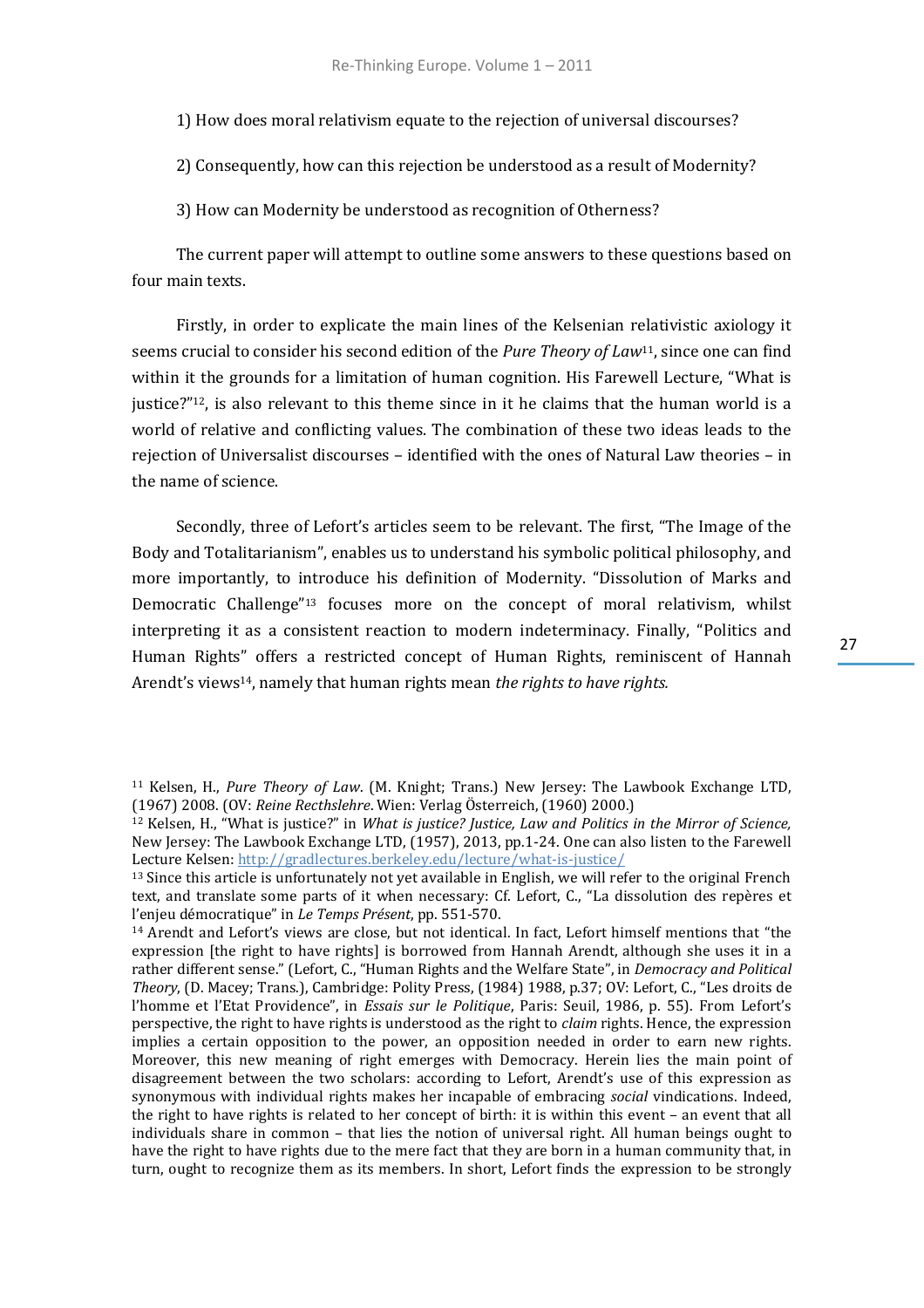## **I. Moral relativism as a rejection of universal discourses: the Kelsenian epistemology**

Kelsen's axiology allows one to consider moral relativism as a rejection of universal discourses, particularly the ones defended by Natural Law doctrines. From this perspective, the discourses that use universal concepts are considered to be universal discourses: this definition is the one that will be used throughout this paper. In Kelsen's view, these discourses are inconsistent. Firstly, they are inconsistent because they go beyond the limits of human cognition, and secondly, they dogmatically ignore the human empirical world where only relative values exist.

#### *1. The Pure Theory of Law: the limits of human cognition*

Kelsen's moral relativism is a direct consequence of his scientific goal to build a pure knowledge of law. Therefore, his moral position is based on what he considers to be a legitimate and scientific knowledge. In this framework, the question of morality is only raised because of the question of human knowledge, but how does Kelsen define legitimate human knowledge?

The difference he makes between 'knowing' and 'evaluating' is helpful here. According to Kelsen, to know something is an action not only different from, but also contradictory with the fact of evaluating something. When one knows something or tries to access such knowledge, one is in fact using their cognition, and the knowledge that emanates from cognition is basically a descriptive one: to know something means to try as

related to Democracy, while Arendt thinks it points to a human natural right given by the mere fact of being born. With regard to Arend's expression, see *Origins of Totalitarianism*, New York: Harcourt, Brace, Janovich, 1951. A helpful study that places the expression in the context of the entire Arendtian work can be found in both: Birmingham, P., "The An-Archic Event of Natality and the "Right to have Rights"." in *Social Research*, (74), 3, 2007, pp.763-776 and Birmingham, P., *Hannah Arendt and Human Rights: The Predicament of Common Responsibility*, Bloomington: Indiana University Press, 2006. The latter focuses on the particular difference between Arendt and Lefort concerning the "right to have rights" pp. 44-45. On the general opposition between the two scholars, see also the following articles by Claude Lefort: "Hannah Arendt and the Question of the Political" (1985) in *Democracy and Political Theory*, pp. 44-55 (OV: "Hannah Arendt et la question du politique" in *Essais sur le politique*, pp. 64-78.); "Hannah Arendt: antisémitisme et génocide des juifs" (1982) in *Le Temps Présent*, pp. 505-528 ; "Hannah Arendt on the Law of Movement and Ideology" and "The Perversion of Law" (1999) in *Complications, Communism and the Dilemmas of Democracy*, (J. Bourg ; Trans.) New York: Columbia University Press, 2007, pp.146-157 and pp.158- 165 (OV: *La complication, Retour sur le Communisme*, Paris: Fayard, 1986.); "Le sens de l'orientation"(1996) in M., Merleau Ponty, *Notes de cours sur l'origine de la géométrie de Husserl suivi de: Recherches de la phénoménologie.* Paris: PUF, 1998, pp. 221-238; "Thinking with and against Hannah Arendt" (2002) in *Social Research*, (69), 2, 2002, pp.447-459. For a short overview of some differences between Arendt and Lefort see Flynn, B., *The Philosophy of Claude Lefort, Interpreting the Political*, pp. 255-267.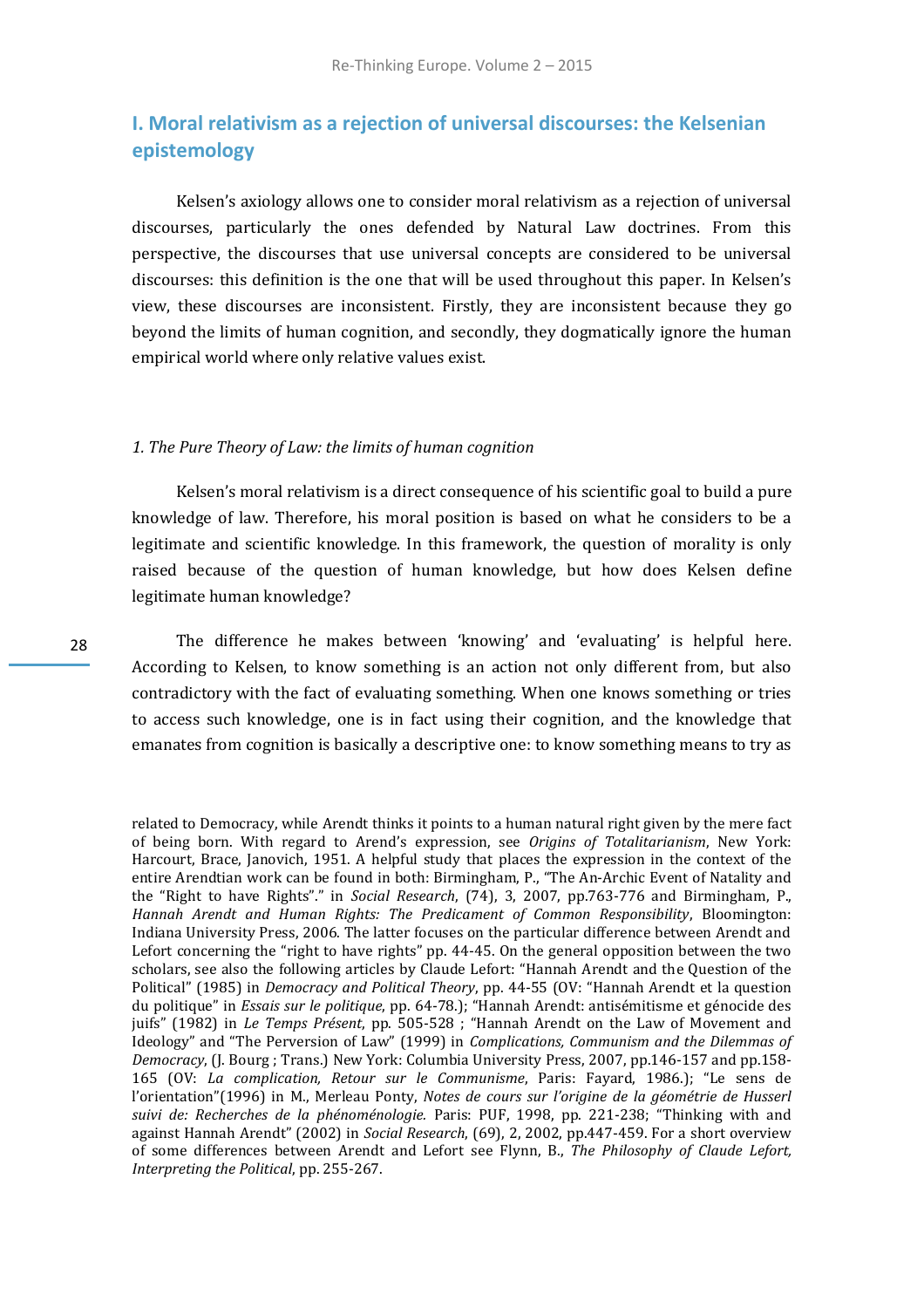much as possible to grasp it *as it is*. In this operation, the knowing subject is a subject exterior to its object; he plays the role of an objective observer. On the contrary, when one evaluates something, one is exercising one's will: evaluation is an act of human will and not an act of human cognition. The nature of human will is prescriptive; it tries to make its object in conformity with some desires. Therefore, evaluation is essentially an attempt to modify objects: it is an ideological act<sup>15</sup>.

To understand how Kelsen equates the pair knowledge/evaluation to the pair rational/irrational, one has to keep in mind the main distinction he makes in his *Pure Theory of Law*, namely between *Sein* and *Sollen*. According to Kelsen, only the world of *Sein* can provide a rational knowledge. In other words, only knowledge of laws *as they are* is reachable for man. An approach of laws as they *ought to be* is typically what Natural Law doctrines attempt to reach, and such an approach is unacceptable from a scientific point of view since it is not based on human reason, but on human will. It delivers an object that is modified by human desires, and it does not tell us what the object is, but what a particular human being wants it to be. Here Kelsen builds a dichotomy between the world of *Sein* and the world of *Sollen* on a meta-theoretical level: this dichotomy is used in order to draw the boundaries of the theory of law itself. This determination of the framework in which the theory could constitute itself as legitimate and scientific means the strict restriction of human cognition to the world of *Sein*. In short, according to Kelsen, a legitimate human knowledge is in fact a description of *how things are* – and particularly, in the case of his legal science, of what laws are16.

How does this particular Kelsenian epistemology lead to the rejection of Universalist discourses? The meta-theoretical separation of *Sein* and *Sollen* is a strong claim presented against Natural Law theories, and in Kelsen's view, the main characterization of such theories is to pretend to detain an absolute and hence, a *universal* concept of justice. If one agrees with Kelsen on the limits of human cognition, then one also rejects, not only any Natural Law theory, but also any human attempt to grasp universal concepts. In other words, if human cognition is limited to the world of *Sein*, then all Universalist discourses are immediately discredited. It is needless to say that such a view implies a particular definition of the empirical world: this world must not contain universal concepts.

<sup>15</sup> In the first edition of the *Pure Theory of Law*, Kelsen already claims how his scientific ambition is strongly opposed to ideology, and therefore, why the science of law can only be a descriptive one. See: Kelsen, H., *Introduction to the Problems of Legal Theory*, (B. Litschewski, S. L. Paulson; Trans.) Oxford: Oxford University Press, (1934) 1997, pp. 18-19. (OV: *Reine Rechtslehre: Einleitung in die rechtswissenschaftliche Problematik*, Tübingen: Mohr Siebeck, (1934) 2008, II, §9, pp. 29-30). <sup>16</sup> From this perspective, the pure theory of law is a legal positivism since it aims only to consider the positive law. For different aspects of legal positivism and its roots, see:<br>Green, L., "Legal Positivism", The Stanford Encyclopedia of Philosophy, Green, L., "Legal Positivism", *The Stanford Encyclopedia of Philosophy,* <http://plato.stanford.edu/archives/fall2009/entries/legal-positivism/> and Hart, H. L. A., "Positivism and the Separation of Law and Morals" in *Essays in Jurisprudence and Philosophy*, New York: Oxford University Press, (1958) 1983, pp. 49-87.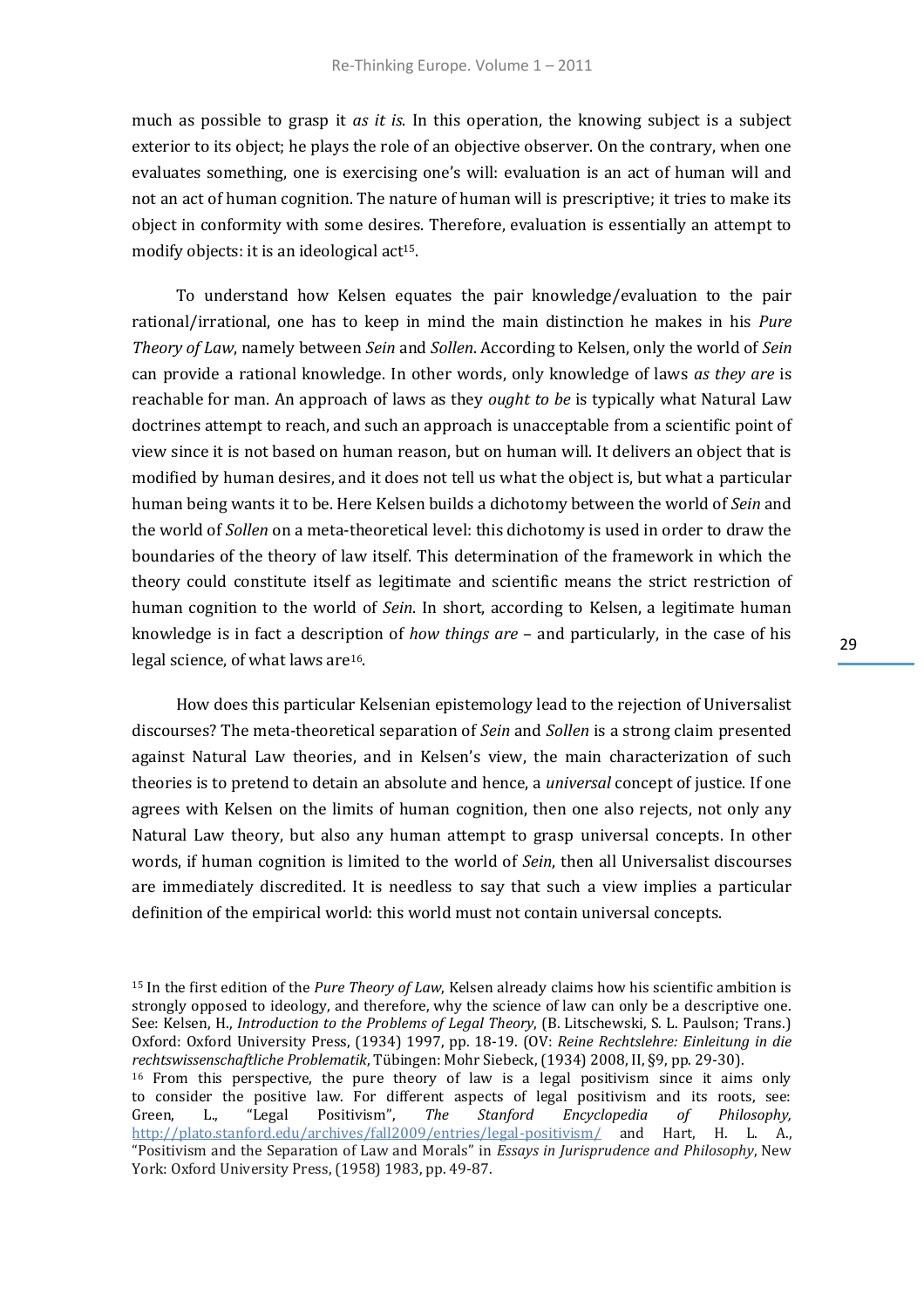## *2. "What is justice?": the human empirical world as a world of relative and conflicting values*

Kelsen is fully aware that the latter claim demands some justifications. These are explicitly brought in his Farewell Lecture: "What is justice?". The main claim of this writing is to assert that the human world is a world of conflicting values. From this perspective, one's practical decision appears to be only a personal preference or the result of a determinate emotive state, since it is rationally impossible to decide which values are higher<sup>17</sup>. Applied to the concept of justice, such a claim means the rational impossibility for human beings to know or to define an absolute justice. As such, what is considered depends solely on a cultural or historical context. In fact, philosophical history gives proof of this18: multiple and diverse moral concepts have been defended from Plato until Kant, and despite these great thinkers' efforts, no consensus about what is just and what is unjust has been reached. The main reason for this lack of universal consensus about justice resides in the fact that:

"The absolute in general, and the absolute values in particular, are beyond human reason, for which only a conditional, and in this sense relative, solution of the problem of justice  $(...)$  is possible."<sup>19</sup>

Although it is impossible to decide absolutely which values are better in order to behave, this does not mean human practical life is condemned to nihilism, to the absence of values. The Kelsenian moral relativism is not amoral or immoral. On the contrary, it consistently calls for human responsibility: if all values are potentially good or bad, then one has to decide on one's own and choose carefully with what values one wants to conduct one's life. Here the concept of tolerance intervenes as a rational criterion: tolerance is the only concept that is able to assume all moral conceptions in their diversity and multiplicity. Tolerance means *welcoming* the moral, religious, or political viewpoints of others: it means trying to understand opinions and beliefs of other human beings, especially the ones we do not share. In the end it becomes the condition of possibility for a

<sup>17</sup> This position is clearly and explicitly stated in the *General Theory of Law and State*: "There is no possibility of deciding rationally between opposite values. It is precisely from this situation that a really tragic conflict arises: the conflict between the fundamental principle of science, Truth, and the supreme idea of politics, Justice." H. Kelsen, *General Theory of Law and State,* London: Oxford University Press, (1945) 1949, p. XVI. Once again, this idea is not new since Kelsen already stated it in the first edition of the *Pure Theory of Law*, where he claims that from the perspective of rational knowledge, one can only see conflicts of interests. When one is resolving a conflict, one is in fact electing an interest, and abandoning another one. Cf. Kelsen, H., *Introduction to the Problems of Legal Theory*, p.17. (OV: *Reine Rechtslehre: Einleitung in die rechtswissenschaftliche Problematik*, p. 28.)

<sup>18</sup> See: Idem (OV: p.27); Kelsen, H., "Foundations of Democracy" in *Ethics* (66) 1, 1955, pp.1-101, p. 98 footnote 70; H. Kelsen, "What is justice?", p. 21; H. Kelsen, "The Natural Law before the Tribunal of Science", *What is justice? Justice, Law and Politics in the Mirror of Science*, p. 153.

<sup>19</sup> H. Kelsen, "What is justice?", p.10.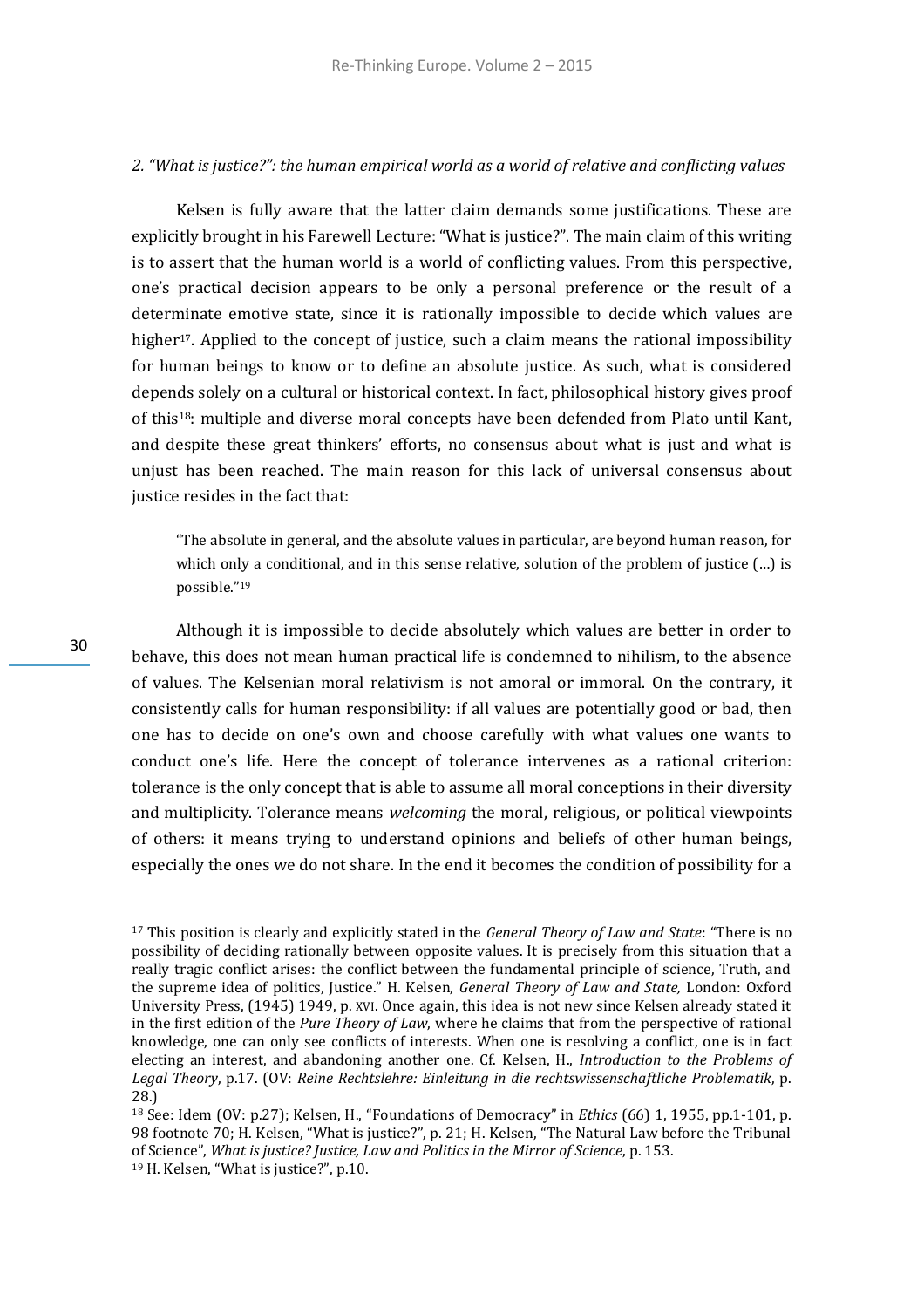pacific expression of everyone's opinions. According to Kelsen, "[t]olerance means freedom of thoughts"20, and therefore, the ultimate possibility of democracy itself. If tolerance cannot tell men how they should behave, or what values are higher – since this is not its role – it allows them at least to live together peacefully. It forces them to wonder and to question under what form of justice they want to live. Moreover, it requires them to look for a compromise: it demands that they give up their own personal interests - since personal interests necessarily mean conflicts of interests – in order to seek a general interest.

One should underline how Kelsen's conclusion at the end of his Farewell Lecture is fully consistent with his rejection of an absolutist conception of values. Indeed, he formally defines his own position as a preference: a preference for democracy, a preference for tolerance.

"Since science is my profession, and hence the most important thing in my life, justice, to me, is that social order under whose protection the search for truth can prosper. "My" justice, then, is the justice of freedom, the justice of peace, the justice of democracy – the justice of tolerance."<sup>21</sup>

Moreover, since his moral standpoint is a preference, it is then debatable. The rejection of Universalist discourses based on the limits of human cognition is the condition of a moral and political debate. In other words, since we do not know absolutely what justice is, we have to try to find a form of justice that allows us to live together.

## **II. Modernity as ultimate indeterminacy**

In order to see how Kelsen's views can be interpreted as an effect of Modernity, one must first define Modernity. Claude Lefort's political philosophy seems to offer a fruitful insight into it.

#### *1. Modern Era: experiences of irreversibility and uncertainty*

According to him, in the Modern Era men are confronted with two sorts of experiences. The first one is the feeling they have of irreversibility, namely a feeling that it

<sup>20</sup> *Ibid*., p. 23.

<sup>21</sup> *Ibid*., p. 24. For a debate on this conception of tolerance, and the problems it raises, see: J. Bjarup, "Kelsen's Theory of Law and Philosophy of Justice" as well as Pettit, P., "Kelsen's Theory of Law and Philosophy of Justice", in *Essays on Kelsen*, pp. 273-304 and pp. 305-318. Leo Strauss also stresses the inconsistency of the concept of tolerance defended by modern social sciences: Strauss, L., *Natural Right and History*, pp. 12-13.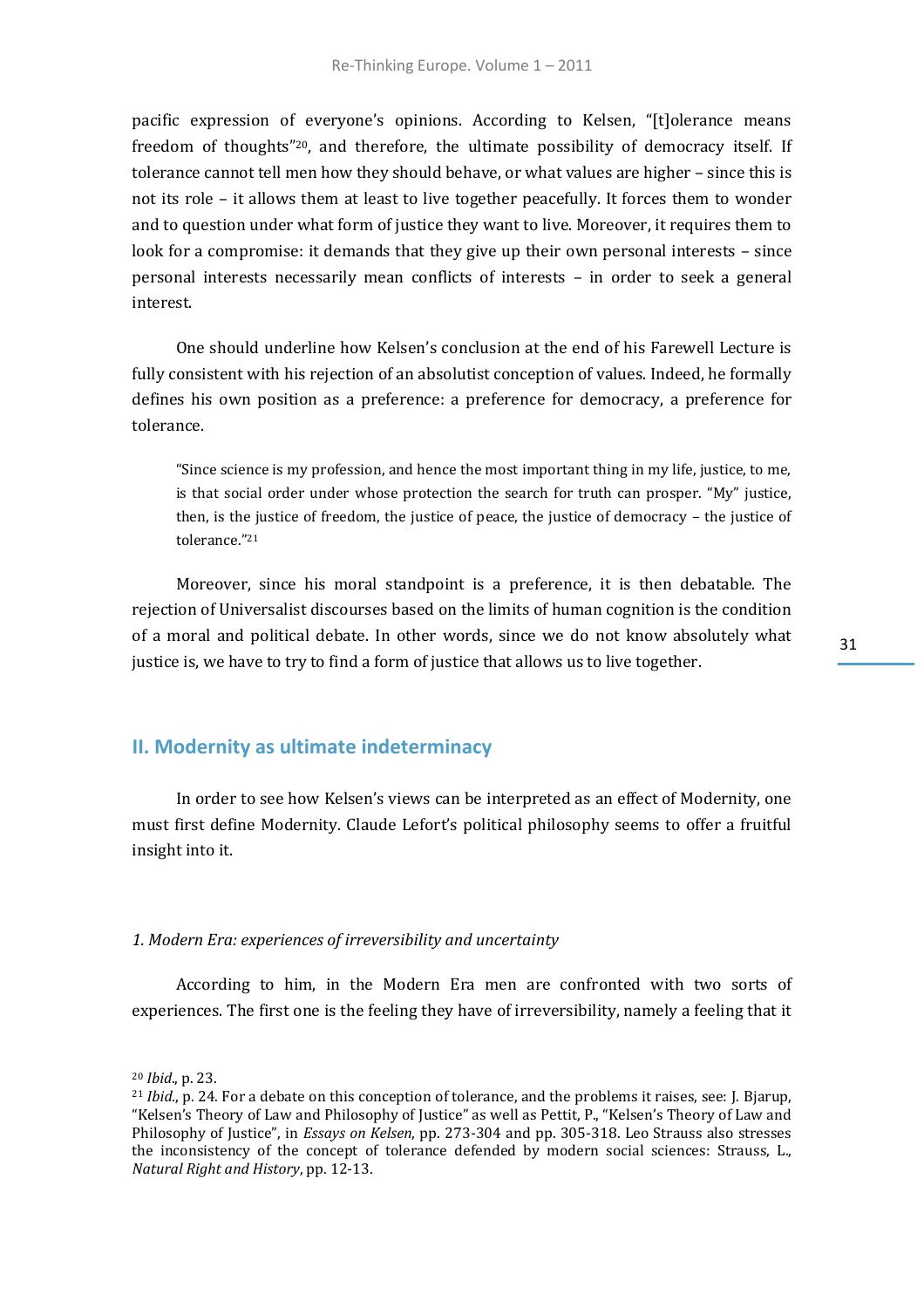is impossible to return to the Past. This feeling is correlative to a sense of future that is completely new compared to the Classical Era. Lefort *is not saying* that Pre-Modern societies do not have a sense of future<sup>22</sup>. He is far from defending ethnocentric / colonialist / racist views, and does not deny a temporality in Pre-Modern societies: such societies have an experience of the Past, as well as the Present and the Future. In this sense, Pre-Modern and Modern societies do not differ because the latter have a history and not the former. The difference resides elsewhere: what distinguishes Pre-Modern from Modern societies is the respective ways that political power is articulated within them. In other words, while Pre-Modern societies are the theater of complete determinacy, the Modern Era is the place where all possible markers are dissolved. This difference between, on the one hand, a world of determinacy, and on the other hand, a world of indeterminacy, becomes clear when one focuses on the *symbolical* role political power has in these societies.

In the Pre-Modern era, the representation one has of one's social group and of one's world, is strongly dependent on the political power. Political power is the symbolic force that holds the ultimate keys of the legitimate and illegitimate, of the just and unjust, of the truth and untruth. In other words, it clearly and strictly defines the representations people have of reality. This has a direct consequence on the way people experience temporality: since the political symbolically determines everything, then the Past, the Present, and the Future are not blurred; in fact, their definitions are given. To get a glimpse of how people's *Weltanschauung* is symbolically shaped by the political power, a look at Lefort's description of the figure of the king may be helpful.

In the worst-case scenario, this difference between societies that have a sense of history and those that do not have knowledge of it is politically dangerous. This difference can potentially serve to draw a line between so-called "advanced", "progressive", or "civilized" societies, and the other ones. When "sense of History" becomes a criterion of civilization, one is therefore faced with a colonialist and/or a racist ideology. A perfect example of this trivial stupidity is Nicolas Sarkozy's Speech in Dakar in 2007, and in which the former French President professed: "the African man has not yet entered history". The comparison is no longer oriented towards differences of habits, culture, so on and so forth; rather, it focuses directly on human beings. Such a thought implies that there are human beings who are more human because they take part in History, while other human beings are less human because they are ignorant about what History is. One can easily imagine what kind of actions this discourse can justify.

 $22$  One cannot suspect Lefort to agree with the unfortunately famous assertion that some societies are living in an immediate present. In other words, some societies would not have a historical perspective. This is a problematic claim because in the best-case scenario it is inconsistent. When one is claiming that other societies do not have a sense of History, it is most of the time to set a comparison between their own society and others. Therefore, it is not surprising that such a comparison leads to the conclusion that other societies are not as good as their own. It is not a surprise because what one is doing in order to come to such a conclusion is to judge other societies with the criteria of its own society. Hence, one's society is already established as superior since the only criteria taken into account belong to their society, and not to the others ones that are judged. Such a thought is therefore a pure product of an ethnocentric perspective. One has to wonder what the relevance is of a comparison between societies when the result is fixed in advance, when the criteria of comparison themselves are ideologically selected.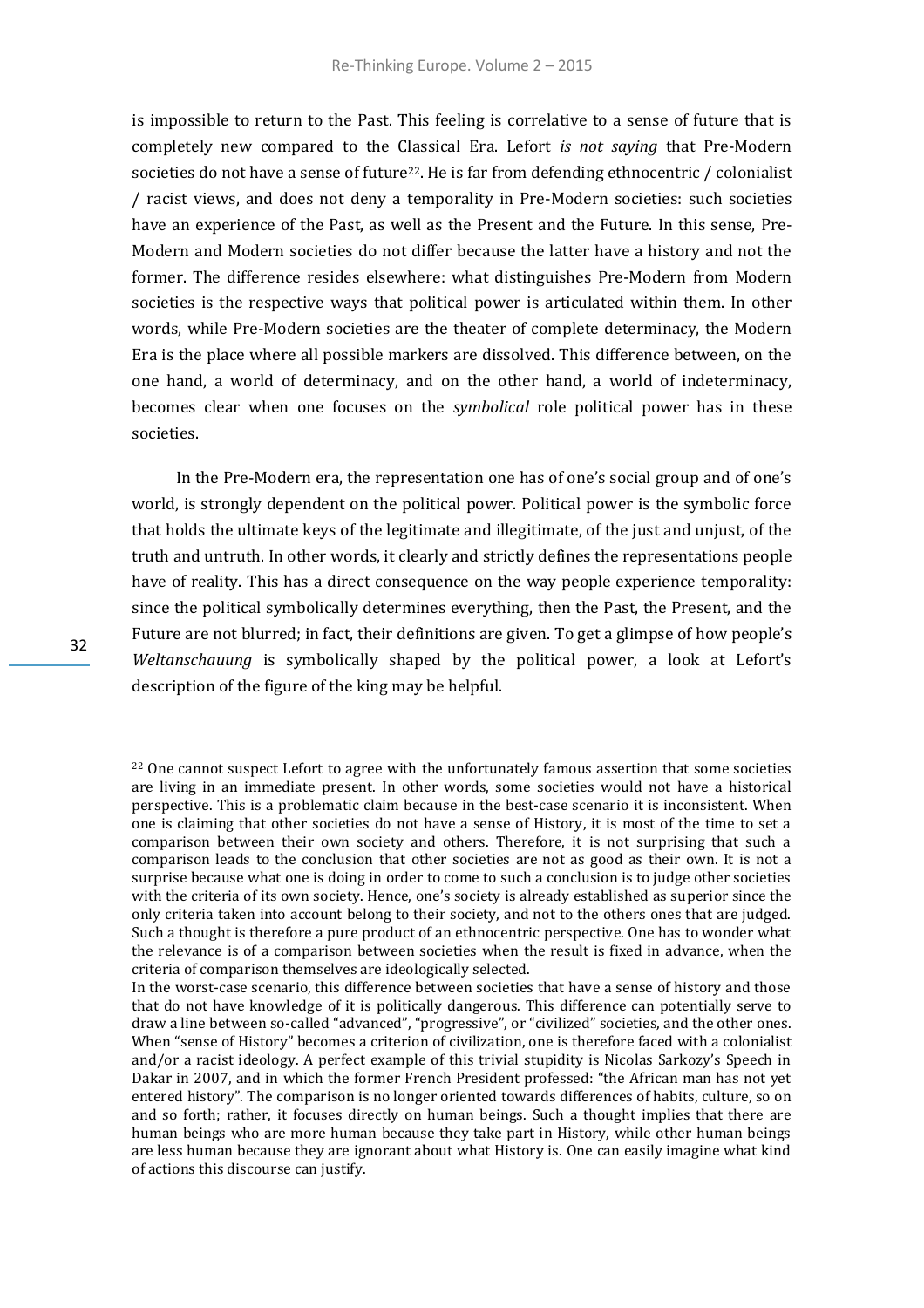### *2. The symbolic role of the king*

The king plays a crucial role in the Monarchy. If one focuses on the system of representations that is inherent to such a political society, one will see that it represents itself as a *mystical body*. It is because of this representation of themselves as part of a mystical body, that members of such societies were able to live together. Consequently, people represented themselves as part of the king's body. At the same time the king was also the head of this social body, since he was completely merged with the political power. Therefore, the king was the warranty of "both organic and mystic"<sup>23</sup> social unity: he incarnated and thereby conferred an identity and a unity to the social order. In this sense, without the symbolic figure of the king, the social order could not be an order since the social body cannot exist without him, without people's identification with him. This also means that every member perceived his/her own identity, his/her own essence as depending on this representation: one's identity is defined by the place one has in the social body.

In short, one can see here that the king is the one who draws society's limits as well as its identity; a proof of that is the fact that he essentially determines who is a member of the society, and who is not. Moreover, his discourse builds a symbolic reality that shapes society's representation of itself: what the king says determines both how the members of society perceive reality and how they live in it. The important point one should retain is that the king is the ultimate marker of certainty in Monarchic societies; his discourse and his actions have a direct determining consequence on society. Nothing is indeterminate in such societies because of the role of the king.

"The *ancien régime* was made up of an infinite number of small bodies which gave individuals their distinctive marks. All these small bodies fitted together within a great imaginary body for which the body of the king provided the model and the guarantee of its integrity. The democratic revolution, for so long subterranean, burst out when the body of the king was destroyed, when the body politic was decapitated and when, at the same time, the corporeality of the social was dissolved. There then occurred what I would call a 'disincorporation' of individuals."<sup>24</sup>

The emergence of universal suffrage means a change regarding the symbolic configuration of the society and a new place for power. In Monarchies, the king occupied the place of power, for he was a man that society considered at the same time mortal and immortal, individual and collective, a man who had an absolute legitimacy since he earned

<sup>23</sup> Lefort, C., "The Image of the Body and Totalitarianism", p. 302. (OV: "L'image du corps et le totalitarisme", in *L'Invention démocratique*, p.171).

<sup>24</sup> *Ibid*., p. 303. (OV: *Ibid*., pp. 171-172).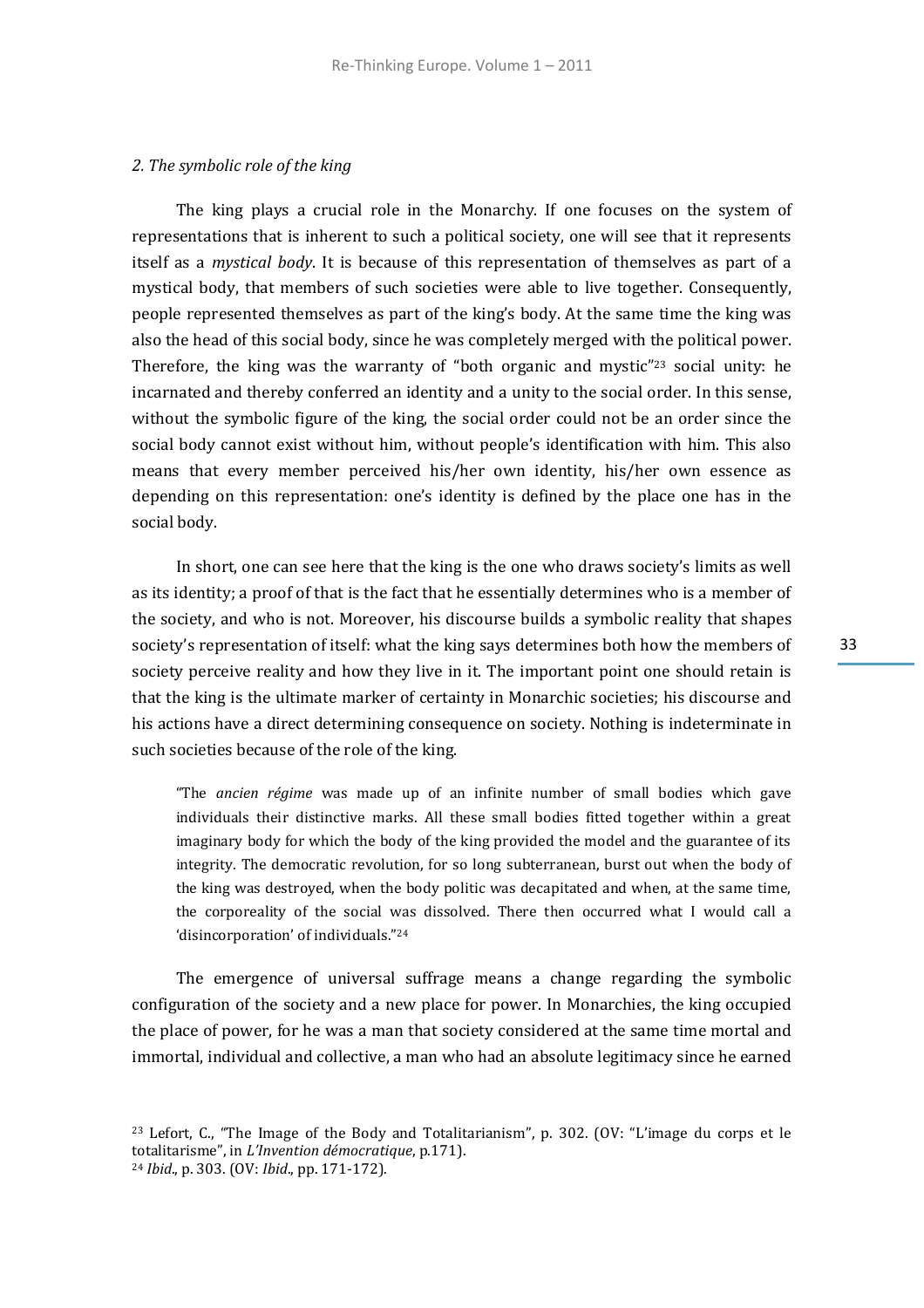it from God. With Modern Democracy, such a conception of the political power becomes simply impossible since the popular sovereignty ensures that legitimacy no longer comes from a transcendent pole, but from society itself. Moreover, the place of power is no longer occupied indefinitely since people who are elected, are designated for a determined amount of time. Furthermore, everyone has the potential to be elected, and as such, the political power becomes a matter of competition. Lefort's most famous definition of Modern Democracy, as societies where the place of power is empty, makes sense in this context. The democratic place of power is an empty one since it is a place that is occupied only temporarily, and by men who are by definition mortal – if one wants to occupy this place definitely, one has then to "cheat", to use "force or cunning"25.

It will lead us too far from the main point of this presentation to further explain Lefort's conception of Democracy. The main idea one should retain is that Modern Democracy is the place where the political power is facing disincorporation. And since there is no longer a king to shape people's *Weltanschauung*, the members of Modern Democracies cannot count on anyone except themselves to find definitions of the legitimate and illegitimate, of the just and unjust, of the truth and untruth. As a result, the disappearance of the king means the disappearance of the ultimate markers of certainty. Getting back to the idea of temporality, one can now fully understand the difference between Pre-Modern and Modern societies: the latter cannot count on any determinacy for they are literally facing the unknown. The future from now on appears to be both an enigma and an unsettling object.

## **Conclusion: The possibility of a sense of Universality?**

#### *1. The implicit philosophy within modern social sciences: the awareness of Otherness*

If one applies this conclusion to Kelsen's writings, then one will be able to interpret his moral relativism as a result of Modern Democracy. Moral relativism is a thought that emerges at a time when men lost all their traditional markers of certainty. The Kelsenian call for men's responsibility echoes such loss: since there is no longer anybody to claim what justice is, one has to discover it by oneself.

<sup>25</sup> Idem. (OV: *Ibid.*, p. 172).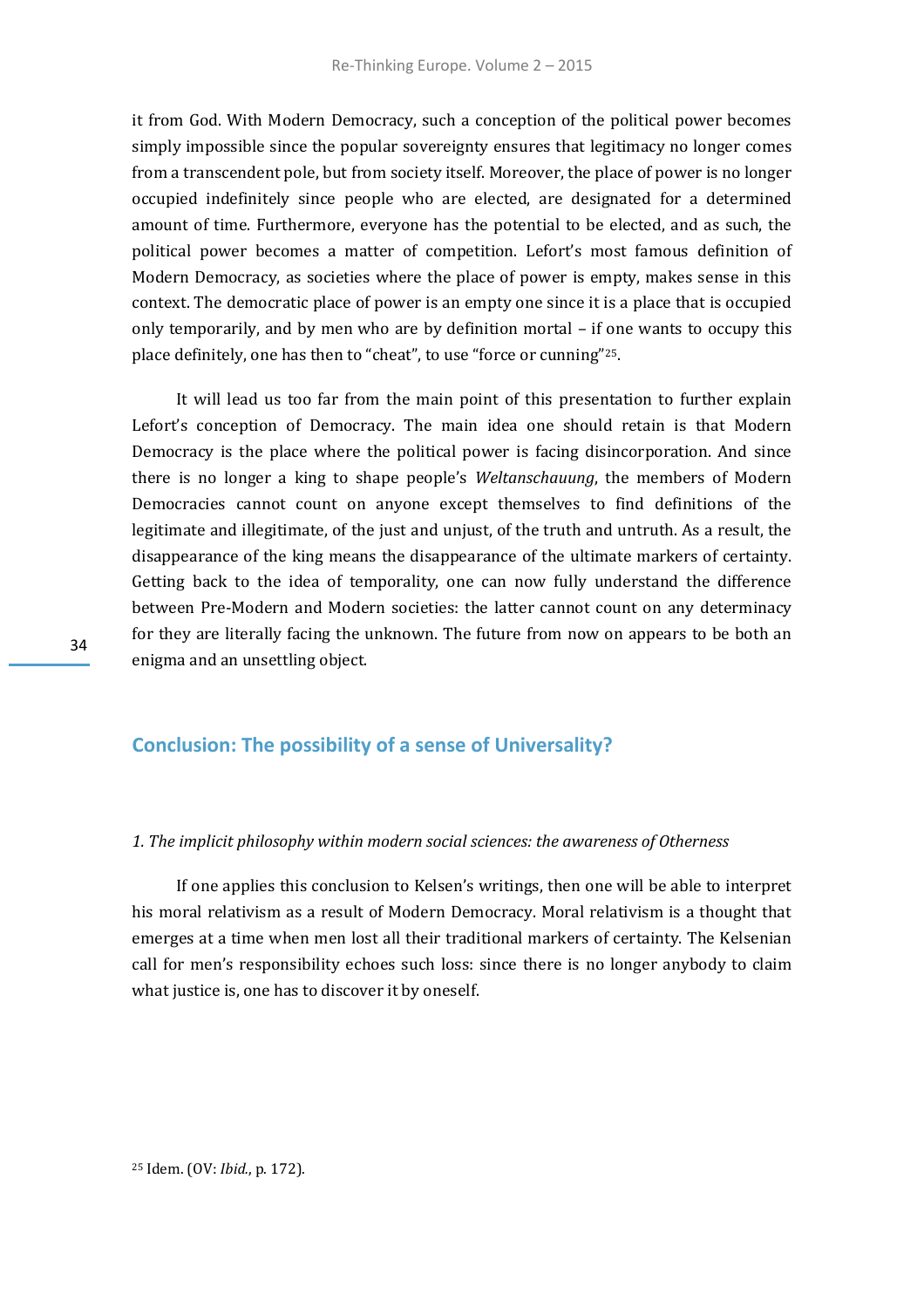"This, of course, implies a very serious responsibility, the most serious moral responsibility a man can assume. Positivistic relativism means: moral autonomy."<sup>26</sup>

But doesn't this call on others to assume responsibility presuppose the recognition of others as similar human beings? In other words, when Kelsen tries to remind men of the importance of questioning the concept of justice, does he not in fact conclude that every man has the potential to accomplish such a task? Does he not mean implicitly that every man is equal regarding this potential capacity to question things?

"They [modern social sciences] can claim that social phenomena are like things, affirm an ideal of objectivity or scientific neutrality. What underlies these requirements? It is the discovery of the Other who, as such, is also a kind of fellow-man (…)"<sup>27</sup>

No longer defined as merely a part of a social body, the Otherness is from now on considered as a different and independent entity: this is the perspective that Modern Democracy brings. According to Lefort, all these positivistic attempts to reach a scientific knowledge of men and human facts are motivated more or less implicitly by this philosophy. Modern social sciences derive their strength from the awareness of the others as fellow men. The moral relativism they lead to should be rejected as though it means nihilism. But, in the end, it seems that there is an acceptable form of relativism: that is, the one that makes us question others, take their perspective, *in order to look back at our own thoughts, our own perspectives, to question ourselves and maybe even revise our judgments*. This is the strength of Modern Democracy; it forces us to acknowledge the Otherness and its real place. This acknowledgement is only possible if the Otherness is recognized as equal to the Self, if one can perceive in others their common humanity. What else can the Kelsenian conception of tolerance mean except this? When one welcomes the views of others, one implicitly presupposes that these views are worth welcoming: a common humanity between men is thereby presupposed.

#### *2. Human Rights as the utterance of rights*

Only in this Modern framework where the social world, in order to be shaped, requests the expressed opinions of every one of its members, can the question of Human Rights be reformulated. It would not be consistent to define Human Rights as rights that are given by an ultimate authority such as the king or God. In fact, there is no way of properly defining Human Rights in a socio-political context where every single value is debatable. However, does this mean that such Rights do not exist? Lefort contends that the respective symbolic status of the law and the political power have changed with the

<sup>26</sup> Kelsen, H., "Foundations of Democracy", p. 97 footnote 70.

<sup>27</sup> Lefort, C., "La dissolution des repères et l'enjeu démocratique", p. 556 (my translation).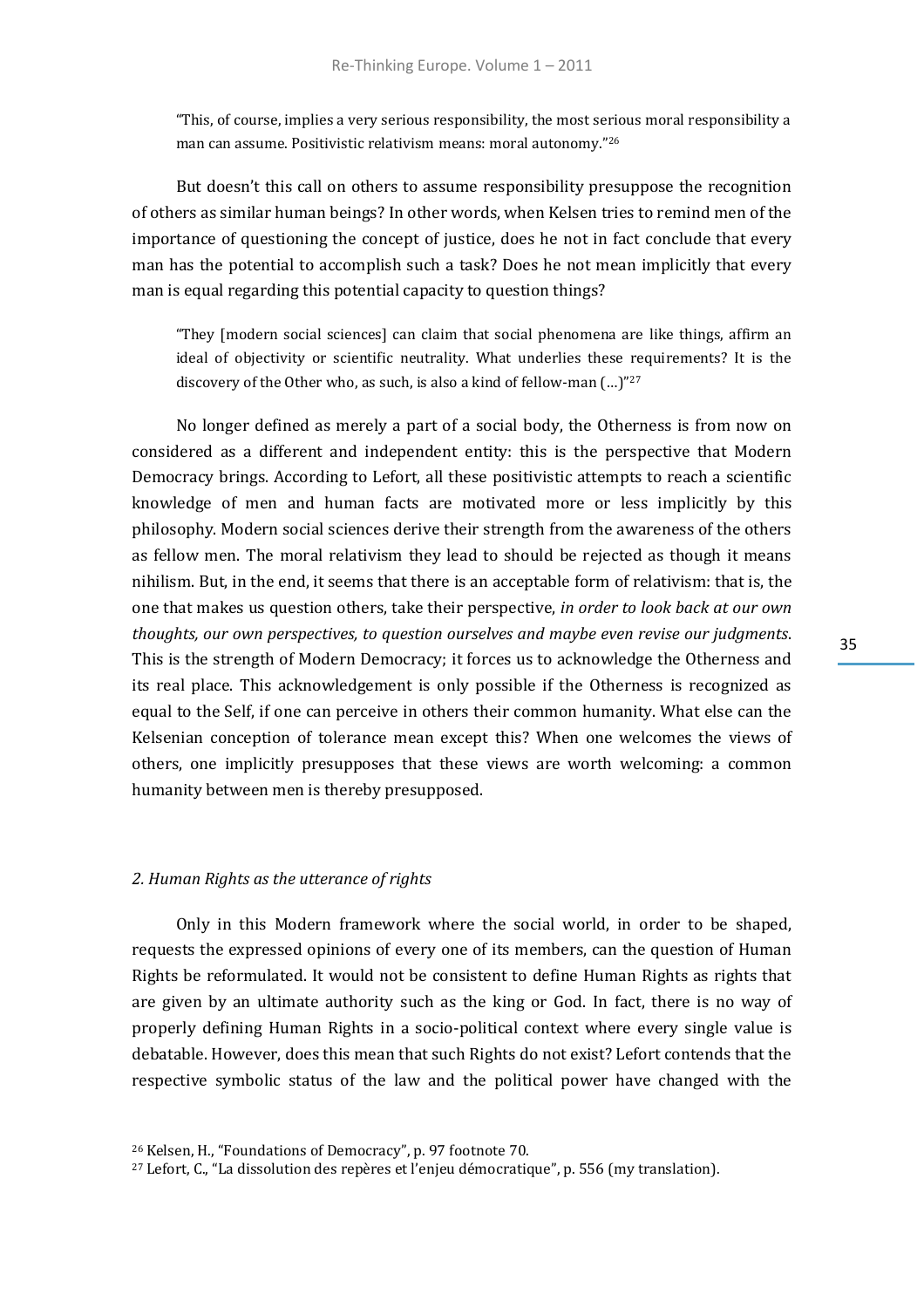emergence of Democracy. Democracy is this new configuration of a society where men can demand to be allowed to speak and to publicly express their opinions. Kelsen's preference for Democracy is fully compatible with such a view since it is based on the fact that men cannot be certain of what is right and what is not. They are therefore placed in the position of debating together in order to determine what is legitimate and what is illegitimate.

"Only if it is not possible to decide in an absolute way what is right and what is wrong is it advisable to discuss the issue and, after discussion, to submit a compromise."<sup>28</sup>

According to Lefort, this means that the legal question is now located beyond the reach of the political power. This does not mean however that the political power has no influence on laws, or on deciding which laws ought to be prescribed. This only means that the society is the force where the question of laws first emerges. The source of the law has changed in Modern Democracy, precisely because Modern Democracy emerged with the claiming of rights coming from society, namely the claim for universal suffrage.

#### *3. Human nature as an enigma*

Getting back to the notion of Human Rights, one can give a new definition that is neither metaphysical nor dependent on Natural Law theories. The concept of Human Rights does not mean anything more than the *ability to claim rights*, or the *utterance of rights*. It does not presuppose some kind of nature of things, or some kind of human nature, namely, a fictive nature-in-itself. Such concepts are no longer consistently possible when one takes into account both Lefort's views on Modernity, and Kelsen's criticisms of Natural Law theories. If the ultimate markers of certainty are lost, then human beings are also *subject to indeterminacy*. Indeed, they cannot rely on something or somebody to determine who they are, or what their roles are. Thus, in the Modern Era, human nature also becomes an *enigma*.

"The idea of human nature, which was so vigorously proclaimed at the end of the eighteenth century, could never capture the meaning of the undertaking inaugurated by the great American and French declarations. By reducing the source of right to the human utterance of right, they made *an enigma of both humanity and right*."<sup>29</sup>

<sup>28</sup> Kelsen, H., "Foundations of Democracy", p. 97 fn. 70.

<sup>29</sup> Lefort, C., "Human Rights and the Welfare State", p. 37. It is meaningful that Lefort uses the concept of "enigma" because of its Greek root: αἴνιγμα comes from αἰνίσσομαι that means, "to speak in riddles". The linguistic aspect involved in the Greek root can be found also in the humanism defended by Lefort: according to him, Modern Democracy acknowledges the fact that when human beings are talking or debating with one another, there is a part of the discourse that is inherently evasive. In other words, discourse of Otherness is essentially always ambiguous and mysterious; its speech as well as its essence is condemned to be something that one can never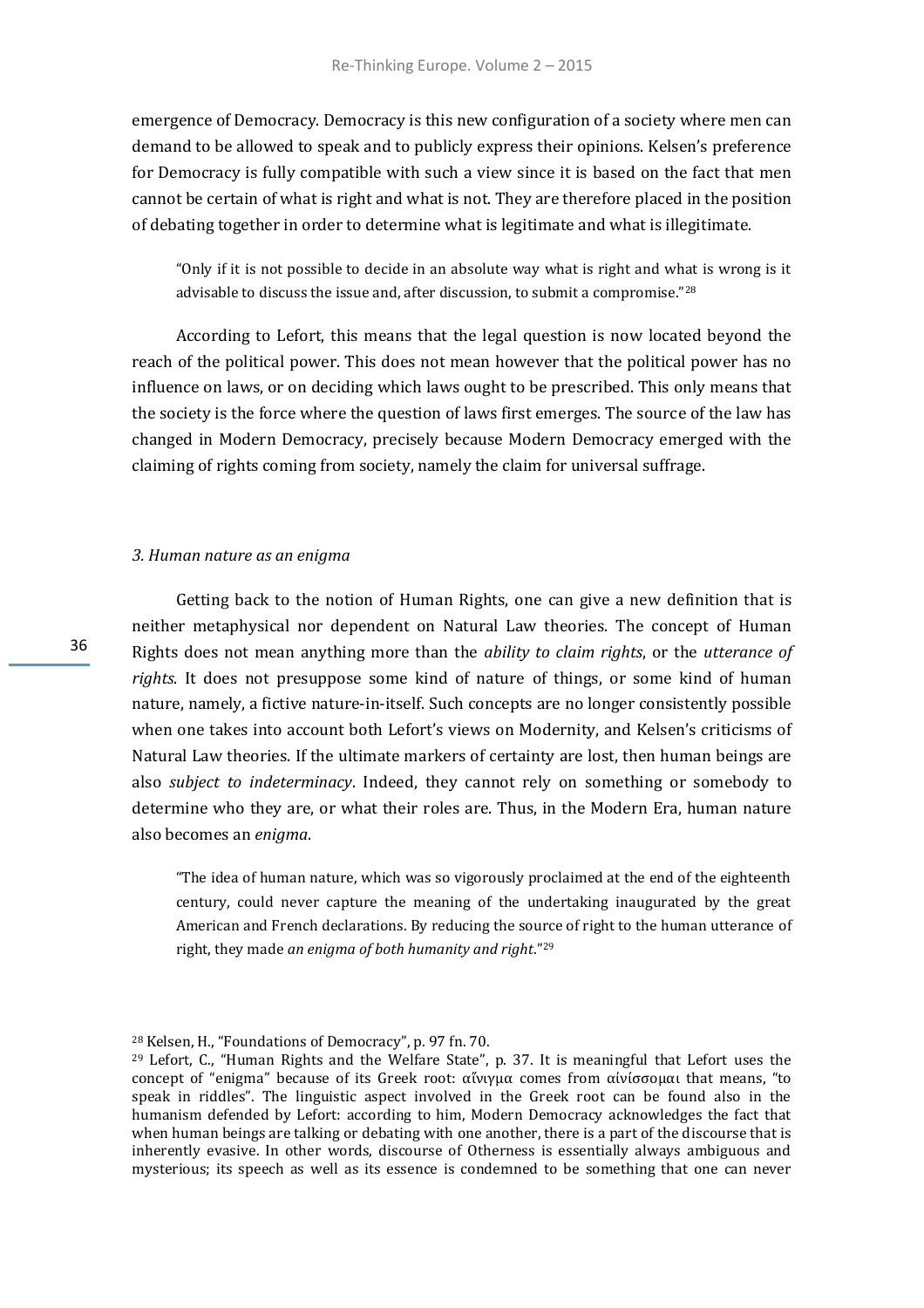entirely grasp. These ungraspable dimensions of human discourse and essence make one realize how different one is from the others. This radical difference means also that one is condemned to be *alone*: "Man cannot forget *solitude*." (Lefort, C., "La dissolution des repères et l'enjeu démocratique", p. 567. my translation.) Despite its heavy weight, this modern solitude also has a positive effect: "Nonetheless, there is a useful form of solitude tied to the institution of democratic society. Man alone can be drowned in the crowd, but it is also there that he is called upon to realize he is different." (Idem.)

Of course, this way of presenting the philosophy of Lefort seems to suggest a certain "family resemblance" between his views, and the ones of Sartre. Indeed, the aforementioned quote is reminiscent of the following lines of *Existentialism is a Humanism*: "(…) when we speak of "abandonment" – one of Heidegger's favorite expressions – we merely mean to say that God does not exist, and that we must bear the full consequences of the assertion." (Sartre, J. P., *Existentialism is a Humanism*, (C. Macomber; Trans.), New Haven, London: Yale University Press, 2007, p. 27. (OV: *L'existentialisme est un humanisme*, Paris: Folio, (1945) 1996, p. 37) This familiar resemblance is invalid in my opinion, especially if one carefully reads how Sartre defines his philosophy. In fact, two main aspects of his definition put him in clear opposition with Lefort. The first aspect is the emphasis he puts on human subjectivity: "(...) [E]xistentialism is a doctrine that makes human life possible and also affirms that every truth and every action imply an environment and a human subjectivity." (*Ibid*., p. 18 ; OV: *Ibid*., p. 23) According to Sartre, human beings are condemned to be free and are therefore responsible for their choices. This freedom of choice is something that Lefort does not postulate. Moreover, it is not because of this kind of freedom that Lefort deduces the modern solitude, he rather attributes it to the loss of the markers of certainty, and therefore, to a political change that is Modern Democracy. Thus, while one author defends subjectivism, the other establishes a hermeneutic of social and political changes. Hence, the two standpoints are different, and do not assume the same assertions. The second aspect that allows one to evaluate how the two scholars are defending different views is the concept of humanism. According to Sartre, his existentialism is a humanism based on the concepts of freedom and responsibility: "(…) we can claim that human universality exists, but it is not a given; it is in perpetual construction. In choosing myself, I construct universality; I construct it by understanding every other man's project, regardless of the era in which he lives." (*Ibid*., p.43 ; OV: *Ibid*., p.61) Despite the fact that human beings are condemned to choose in their environment, that is here and now, each of their individual choices involves the whole mankind. When one chooses, one does so assuming that one's choice can be universalized to mankind. In short, existentialism is a humanism since an individual's choice engages not only himself/herself, but also mankind in general. Hence, one can see how the existentialist's humanism is different from Lefort's. According to the latter, it is not our *condition* that allows us to transcend our subjectivity. In fact, the point of departure is radically different: Lefort does not begin with human subjectivity, but with social, economic, and political conditions. These conditions explain why the human being becomes an enigma (while, for instance, Sartre attributes the same fact to the death of God). What links human beings to one another is not primarily their freedom of choice or their responsibility, but their *history*. This historical determination does not prevent one from transcending it, although History has continuity since It always raises the same universal questions. Therefore, "(…) we can, in different situations, through different historical and cultural conditions, find problems that are timeless; and the idea that there is, in addition, a correct interrogation of what has to be thought is what mobilizes all of us, i.e. the idea that there is something today that needs to be thought and transcends our differences." (Lefort, C., "L'automne du totalitarisme", in *Le Temps Présent*, p. 650, my translation.) According to Lefort then, it is not because of Modernity or Modern Democracy that human beings are enigmas. They have always been enigmas, however, Modern Democracy is the first social situation to acknowledge and to embrace this fact. In Lefort's view, freedom is not conceived primarily as a freedom of choice, but as a political freedom i.e. the birth and the extension of a symbolic public space. (See Lefort, C., "La liberté à l'ère du relativisme", in *Le Temps Présent*, pp. 631-655).

Finally, even though this discussion is not directly linked to the present topic, it is difficult to present the main differences between Sartre and Lefort without mentioning the intellectual dispute the two scholars have about the French Communist Party, and that took place in *Les Temps Modernes*. Sartre published two articles where he proclaimed his engagement with the Communist Party, while Lefort expressed his disagreement with the political party in 1953, in his article